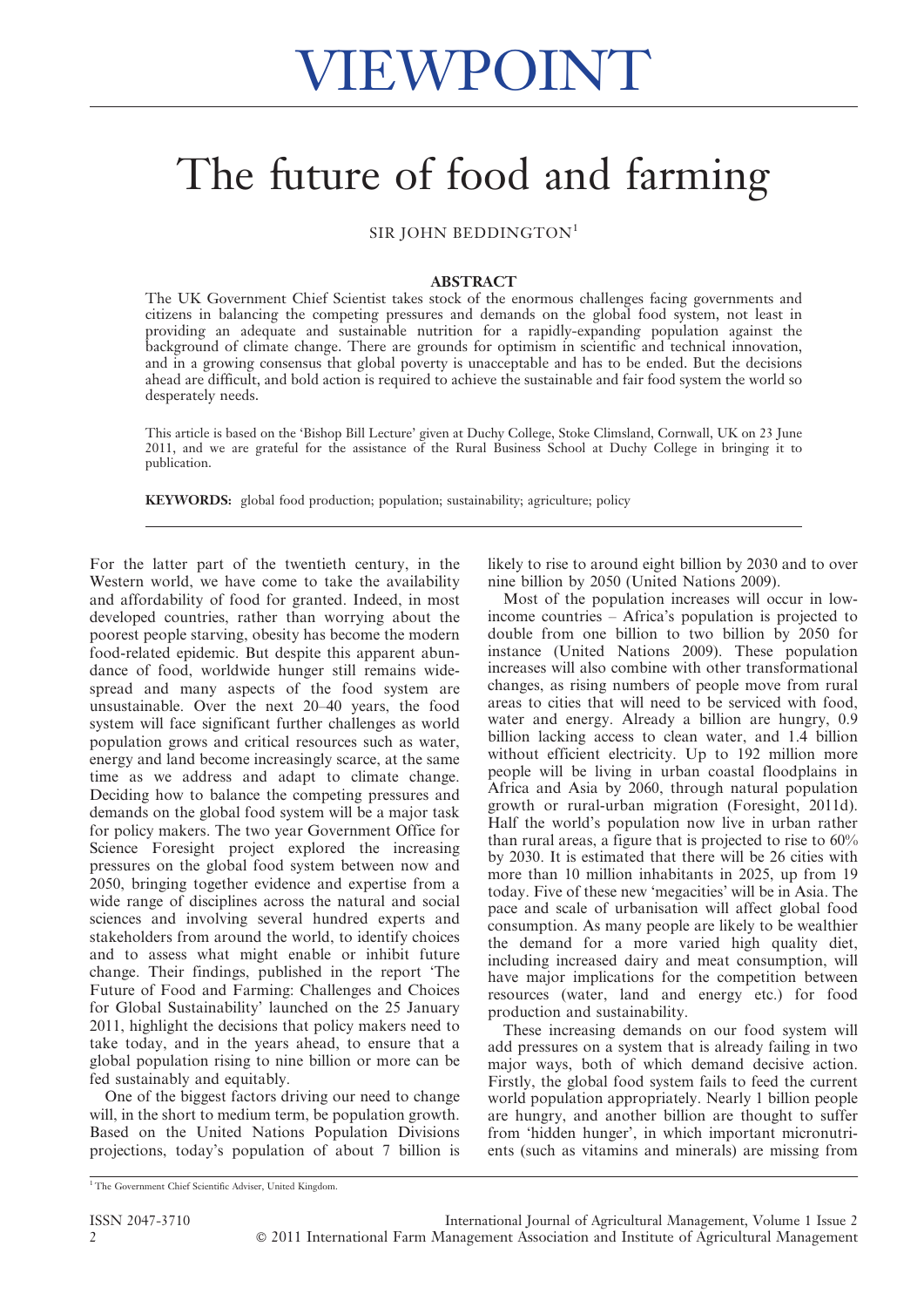their diet. In contrast, a billion people over-consume substantially, spawning a new public health epidemic involving chronic conditions such as type 2 diabetes and cardiovascular disease.

Secondly, many aspects of food production are currently unsustainable and the need to reduce greenhouse gas emissions and to adapt to climate change will become imperative over the coming decades. There are already widespread problems with land degradation as a result of soil loss from erosion, loss of soil fertility, salinisation and other pressures. Other challenges include: rates of water extraction from aquifers for irrigation are exceeding rates of replenishment in many places; over-fishing is a widespread concern; and there is heavy reliance of fossil fuel-derived energy for producing nitrogen fertilisers and pesticides. In addition, food production systems frequently emit significant quantities of greenhouse gases and release other pollutants that accumulate in the environment. Without change, the global food system will continue to degrade the environment and compromise the world's capacity to produce food in the future.

Any one of these factors would present substantial challenges for food security, but together they constitute a major threat. Our food system needs to change more radically in the coming decades than it did during the Industrial and the Green Revolutions. Many poor farmers orientate their livelihoods towards meeting their basic needs, particularly food, and with insufficient income, have little money to invest in increasing the productivity or sustainability of their production systems (IAASTD 2008). Substantial innovation will be needed, not only to increase production to the scale required, but to achieve this sustainably in a world where there is growing competition for resources, particularly land, water and energy. Sustainable intensification means simultaneously raising yields, increasing the efficiency with which inputs are used and reducing the negative environmental effects of food production. It requires economic and social changes to recognise the multiple outputs required of land managers, farmers and other food producers, and a redirection of research to address a more complex set of goals than just increasing yield.

This means there is a strong case for reversing the low priority that has been given to research on agriculture, fisheries and the food system in most countries – not just in biotechnology, including GM, but in more neglected subjects such as agricultural ecology, soil preservation and agronomy. For example, preserving multiple varieties, land races, rare breeds and closely related wild relatives of domesticated species will be important to keep a genetic bank of variation that can be used to select novel traits in the future; advances in soil science and related fields offer the prospect of understanding better how crop production is constrained and how we can improve the way we manage soils to preserve their ecosystem functions, improve output, reduce pollutant<br>run-off and cut greenhouse gas emissions. and cut greenhouse gas emissions. Revolutionary advances such as developing perennial grain crops, introducing nitrogen fixation into nonlegume crops and reengineering photosynthetic pathways for different plants were also all identified as important areas for study, but translating new science and knowledge into applications in the field takes time

and is not certain. As some of these new technologies will take up to 40 years to make a contribution in the field, we need to make the investment now if we are to be ready to meet future needs.

A good example of a specific problem where more research can help is the challenge presented for the livestock sector with increasing demand for dairy and meat products. A significant amount of meat is obtained from 'grain-fed' (primarily wheat, barley, maize and soya) livestock (particularly poultry and pigs), and diets high in this type of food have a large resource footprint. The highest proportion of grain-fed meat is found in US diets, where the per capita requirement of grain is four times that of a vegetarian diet. However, there is great variation in the impact of different meat production systems, and the largest growth (particularly in Asia) is predicted in pigs and poultry, where resource efficiency can be relatively high. There are also exceptions to the generalisation that only the relatively wealthy have high meat-based diets. Many poor pastoral communities have diets based on livestock but sell high-value livestock products to buy lower-cost staple foods, and addressing their needs is critical to the reduction of hunger. Overall, the global cattle population has been predicted to increase by around 70%, from 1.5 billion in 2000 to about 2.6 billion by 2050, and the global goat and sheep population by nearly 60%, from 1.7 billion to about 2.7 billion over the same period. While acknowledging that these predictions are inherently uncertain, increases in the consumption of meat at this scale will have major implications for resource competition and sustainability. Research to find ways of reducing greenhouse gas emissions (and other negative externalities on the environment) from livestock production is a priority, while ensuring that livestock growth opportunities do not marginalize smallholder producers and other poor people who depend on livestock for their livelihoods (IAASTD 2008), along with a better understanding of what drives such dietary changes and how to discourage over-consumption and further growth.

The yield gap is normally considered to be the difference between actual yields achieved and the maximum possible yield given local soil and climatic conditions. Increasing food production using existing technologies is sometimes referred to as 'closing the yield gap'. Yield here usually refers to output per hectare, which assumes that land is the scarcest factor. However, farming systems vary greatly in terms of land availability, which means that maximising output per hectare may not always be the rational economic strategy. Equally, even where land is scarce, closing the yield gap may not be desirable if, for example, pushing yield to the maximum produces other unwanted outcomes, such as eutrophication of surface water (Pretty et al 2003), greater emissions of greenhouse gases or declines in wildlife (Foresight 2011a). Equally, it may not be financially worthwhile to increase production if competing supplies are available at lower prices. Achieving maximum yield from farmland, fisheries, livestock or aquaculture is constrained both by the genetic potential of the plants and animals involved and by management of the biophysical environment in which they grow or are reared. In a world of perfect information, producers would choose how much to invest in added inputs or intensification of management,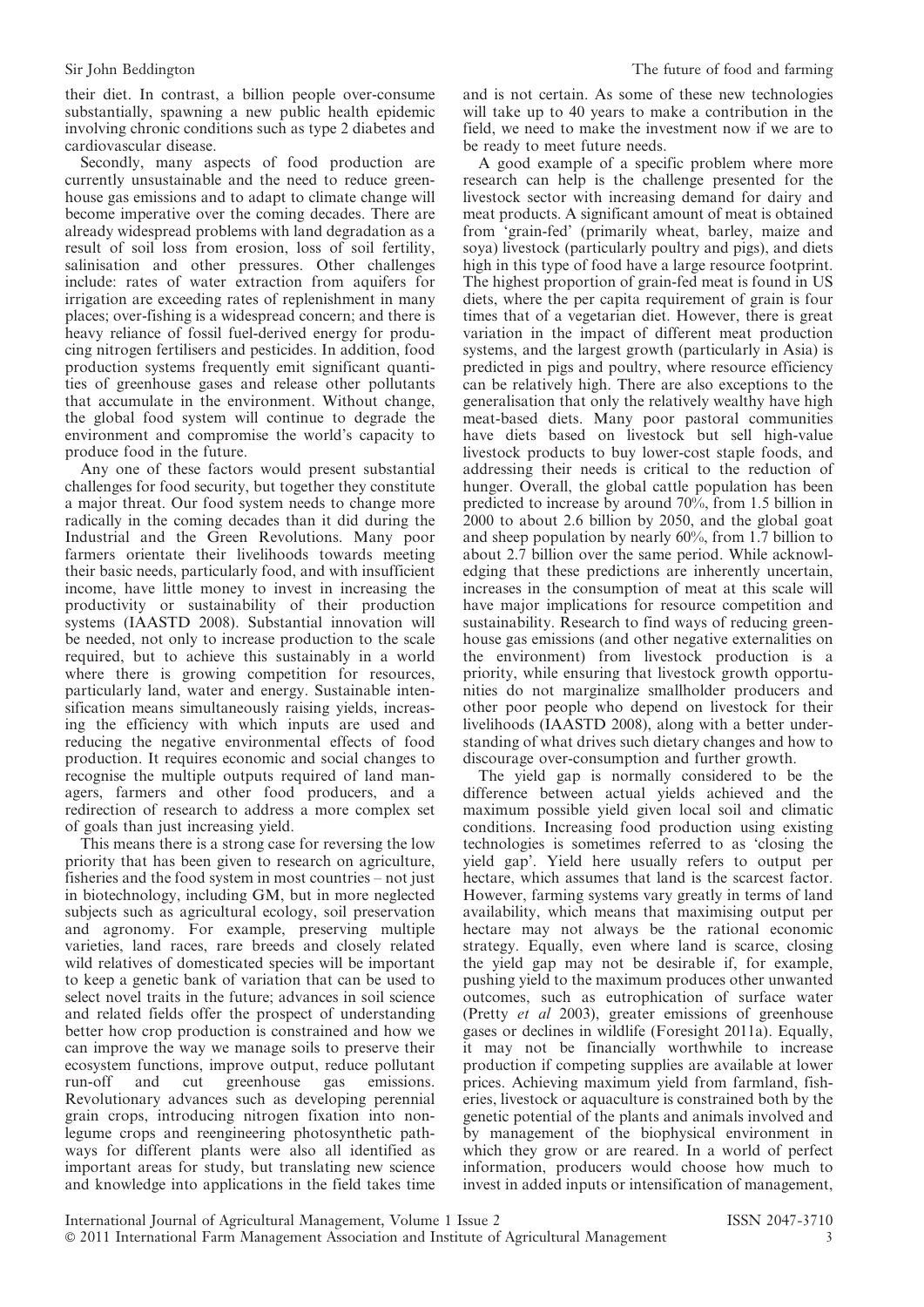given the expected returns and the revenues they can hope to receive from alternative use of these resources. In practice, all farmers live in a world of imperfect information, in which there are significant costs to acquiring information and they are subject to considerable uncertainty as regards rainfall, pest attacks, crop prices and ill health. This is especially the case for those in low-income countries, where there are also few options to insure against risk, not helped by poorly developed infrastructure, whether in roads, storage and markets, or in input and services. Conflict and political turmoil will also discourage farmers from making longterm investments in raising farm productivity. These factors keep yields low (Foresight 2011b).

The majority of the world's poorest people live on small farms and there are many existing technologies and interventions that would bring substantial gains to smallholder agriculture in sub-Saharan Africa, and elsewhere. Applying existing knowledge and technology has been estimated to increase average yields two to three fold in many parts of Africa, and two fold in the Russian Federation. Similarly, global productivity in aquaculture typically could, with limited changes to inputs, be raised by around 40% (Bostock et al 2010). Revitalising education or 'extension' services to increase the skills and knowledge base of food producers (often women) is critical to achieving sustainable increases in productivity in both low-income and high income countries (Pretty 2003), helping to increase producers' knowledge about best practice and to expand the social capital within and between institutions and communities in the food supply chain. Strengthening farmer associations is a vital means to addressing the range of challenges faced by farmers, whether for issues of the environment, market access or innovation. In Uganda, women have organised into groups to process and sell cassava. In Nigeria, aquaculture entrepreneurs have emerged to focus on raising and selling fish, while others concentrate on producing and selling feed. In Kenya, the extension system encourages farmers to form common interest groups for business activities (Foresight 2011c). Access to modern information communication technology (ICT), often as simple as mobile phones, in rural communities could also offer substantial potential for the dissemination of knowledge and good practice. National prioritization of the needs of resource-poor farmers may be more important in the future as scientific and agricultural technology spillovers from developed countries that are adapted by developing countries may be less available (Alston 2006). Farmers in high-income countries are demanding hightechnology inputs that are often not as relevant for subsistence agriculture (such as precision farming technology or other capital-intensive methods). As well as differences in value-adding processes to serve consumer demands, differences in farm production technologies are emerging to serve the evolving agribusiness demands for farm products with specific attributes for particular food, feed, energy, medical, or industrial applications (Pardey et al 2006).

At the same time as putting food production back on the agenda however, it's important that we recognise that it can't be looked at in separation from the issues of water availability, energy supply and climate change. Greenhouse gas emissions from the food system constitute 12–14% of all emissions and are likely to increase substantially in the decades ahead. Livestock and nitrogenous fertiliser are major sources of emissions of the greenhouse gases methane and nitrous oxide. Agriculture uses 4% of global fossil fuels, of which about 50% is required for producing fertilizers. Agriculture already consumes 70% of the total global water withdrawn from the rivers and aquifers available to humankind (FAO 2006). There is a clear case for making agriculture and food production a central issue in future negotiations on global emission reduction, not least at the forthcoming COP17 discussions to take place in Durban in December 2011. The features unique to this sector will however need to be taken into account, in particular the possible effects on efforts to reduce world hunger and ethical issues concerning which geographical and economic groups should bear the costs of mitigation.

But as well as thinking about how we can help agriculture adapt to climate change, we should also be considering how agriculture can be used to mitigate climate change. Increasingly thoughts are turning to how, in the future, terrestrial and aquatic ecosystems used in food production will need to be managed to achieve multiple goals. The current World Bank/ FAO initiative highlights the need for 'Climate-Smart' agriculture, which promotes agricultural production systems that either reduces the level of green house gas production per unit product, or actually sequesters carbon dioxide in the production system. Improving current cropping and livestock systems to develop these new sustainable farming systems, will require using better technologies which produce less GHG emissions, and building on local and traditional knowledge. For example, the Nhambita community carbon project in Mozambique has offset 24,117 tons of carbon dioxide equivalent by helping farmers to adopt better agroforestry techniques (FAO 2010). Long term carbon capture on farmland through agroforestry may also provide other benefits such as reducing soil erosion and producing renewable fuels and animal feed. Similarly in Peru, there have been a number of initiatives to help increase milk production in poor rural areas through improved pasture management and breeding programmes. These initiatives have helped increase milk production by 25% per cow. This means that farmers are able to keep smaller, more efficient herds, which increases their incomes and reduces greenhouse gas emissions too (FAO 2010). Similarly, gains could also be achieved through appropriate management of aquatic and aquaculture habitats and the value of mangroves, seagrass beds and saltmarshes for sequestration needs to be recognised more fully and measures taken for their protection and restoration.

In the UK, there are also some real opportunities to improve food production in a low carbon way. The recently launched multi-partner Global Food Security programme promoting better co-ordination and coherence across public funded agri-food research is exploring multi-disciplinary approaches combining economic, environmental and social evidence to consider how to improve input-use efficiency (nitrogen, and water) and reduce the amount of food waste within the food system, while minimising adverse effects on the environment. The Technology Strategy Board (TSB) in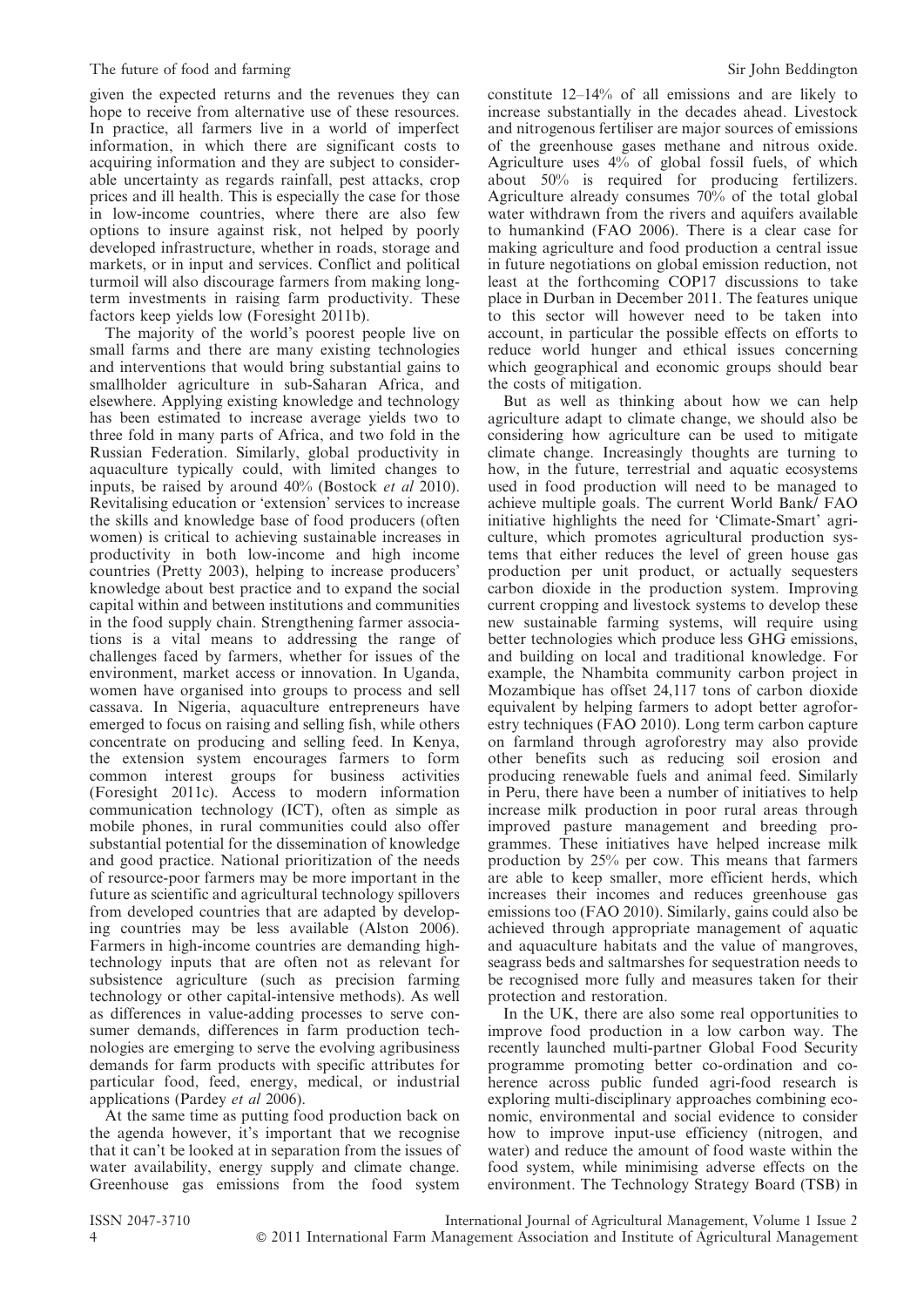collaboration with Defra, BBSRC and Scottish Government is investing nearly £16 million in 29 projects that will help to secure the sustainable supply of protein such as meat, fish and animal feed. The Greenhouse Gas Action Plan (GHGAP) sets out how the agriculture industry in England will tackle climate change by reducing greenhouse gas emissions by three million tonnes of CO2 equivalent per year from 2018– 2022. These initiatives on various aspects of climatesmart agriculture will help us not only understand the full consequences of the very complex and context specific impacts on greenhouse gas budgets of different practices, but also help us to develop the potential of agriculture in reducing atmospheric carbon dioxide.

Agriculture also has a vital role to play in maintaining biodiversity. The food system relies on a variety of services that are provided without cost by nature (ecosystem services) but the way we produce food may negatively affect the environment and therefore harm the same ecosystem services it relies upon, or affect those that benefit other sectors. Indeed food production takes up more land and has a greater impact on marine and freshwater ecosystems than any other human activity – this can only increase as demands for food increase over the next 40 years. Until recently policies in conservation and in food security were largely developed in isolation. However, given their interdependence, there are both economic and non-economic arguments for why biodiversity should be considered in decisionmaking regarding our food system. This will however create some difficult tradeoffs including: How intensively can we farm the land while still looking after wildlife? Who pays the cost of protecting bio-diversity? This last question is particularly difficult as some of the most threatened and diverse habitats on earth exist in very low-income countries, where many rural poor depend on local bio-diversity for their livelihoods. There are strong ethical arguments against imposing the costs of protecting biodiversity on those least able to pay them and the Foresight report recommends that this is a key area where international policy needs to act, ensuring that countries receive benefits in return for safeguarding or providing global ecosystem goods. At the same time however, it is clear that we need to firm up the evidence behind what constitutes wildlife friendly farming and how it potentially benefits bio-diversity. While there is a very large literature on wildlife friendly farming and the numerous ways in which biodiversity can be encouraged on productive land, there is still debate about the effectiveness of schemes aiming to encourage this approach. There needs to be a more analytical and evidence based approach to establish what works best.

The global food system will face enormous challenges between now and 2050 – indeed as great as any it has confronted in the past. Food production and the food system must assume a much higher priority in political agendas across the world and we must be prepared for change on an unprecedented scale. But although the challenges are enormous, the Foresight report does point to real grounds for optimism. Innovation in the natural and social sciences continue to offer new solutions and understanding; and there is growing consensus that global poverty is unacceptable and has to be ended. But the decisions ahead are difficult. They will require bold actions by politicians, business leaders and researchers, as well as engagement and support by individual citizens everywhere if we are to achieve the sustainable and fair food system the world so desperately needs.

## About the author

Sir John Beddington CMG FRS was appointed as Government Chief Scientific Adviser (GCSA) on 1 January 2008. Since being in post, the GCSA has led on providing scientific advice to Government during the 2009 swine flu outbreak and the 2010 volcanic ash incident. The GCSA has also been responsible for increasing the scientific capacity across Whitehall by encouraging all major departments of state to recruit a Chief Scientific Adviser.

Throughout 2008 and 2009 Sir John raised the concept of the ''Perfect Storm'' of food, energy and water security in the context of climate change, gaining considerable media attention and raising this as a priority in the UK and internationally.

Prior to his appointment as GCSA, he was Professor of Applied Population Biology and headed the main departments of environmental science and technology at Imperial College. His main research interests are the application of biological and economic analysis to problems of Natural Resource Management.

Sir John has previously been advisor to a number of UK Government departments including the Foreign and<br>Commonwealth Office, the Department for Commonwealth Office, the Department for Environment, Food and Rural Affairs, the Ministry of Defence and the Cabinet Office. He has also advised several Governments and international bodies including the Australian, New Zealand and US Governments, the European Commission, the United Nations Environment Programme and Food and Agriculture Organisation.

He was, for six years, a member of the Natural Environment Research Council. In June 1997 he was awarded the Heidelberg Award for Environmental Excellence, in 2001 he became a Fellow of the Royal Society. In 2004 he was awarded the Companion of the Order of St Michael and St George by Her Majesty the Queen and in June 2010 was awarded a knighthood in the Queen's Birthday Honours.

## **REFERENCES**

- Alston, J.M., Pardey, P.P., and Piggott, R.R. (2006). Synthesis of themes and policy issues. p. 361–372. In P.P. Pardey (ed) Agricultural R&D in the developing world: Too little, too late? IFPRI, Washington DC.
- Bostock, J., McAndrew, B., Richards, R., Jauncey, K., Telfer, T., Lorenzen, K., Little, D., Ross, L., Handisyde, N., Gatward, I., and Corner, R. (2010). Aquaculture: global status and trends. Phil. Trans. R. Soc. B. 2010 365: 2897–2912.
- FAO (2006). AQUASTAT Database in Molden, D. (ed.) (2007. Water for Food, Water for Life: Comprehensive Assesment of Water Management in Agriculture, London and Colombo,Sri Lanka: Earthscan and IWMI.
- FAO (2010). Climate-Smart'' Agriculture Policies, Practices and Financing for Food Security, Adaptation and Mitigation.